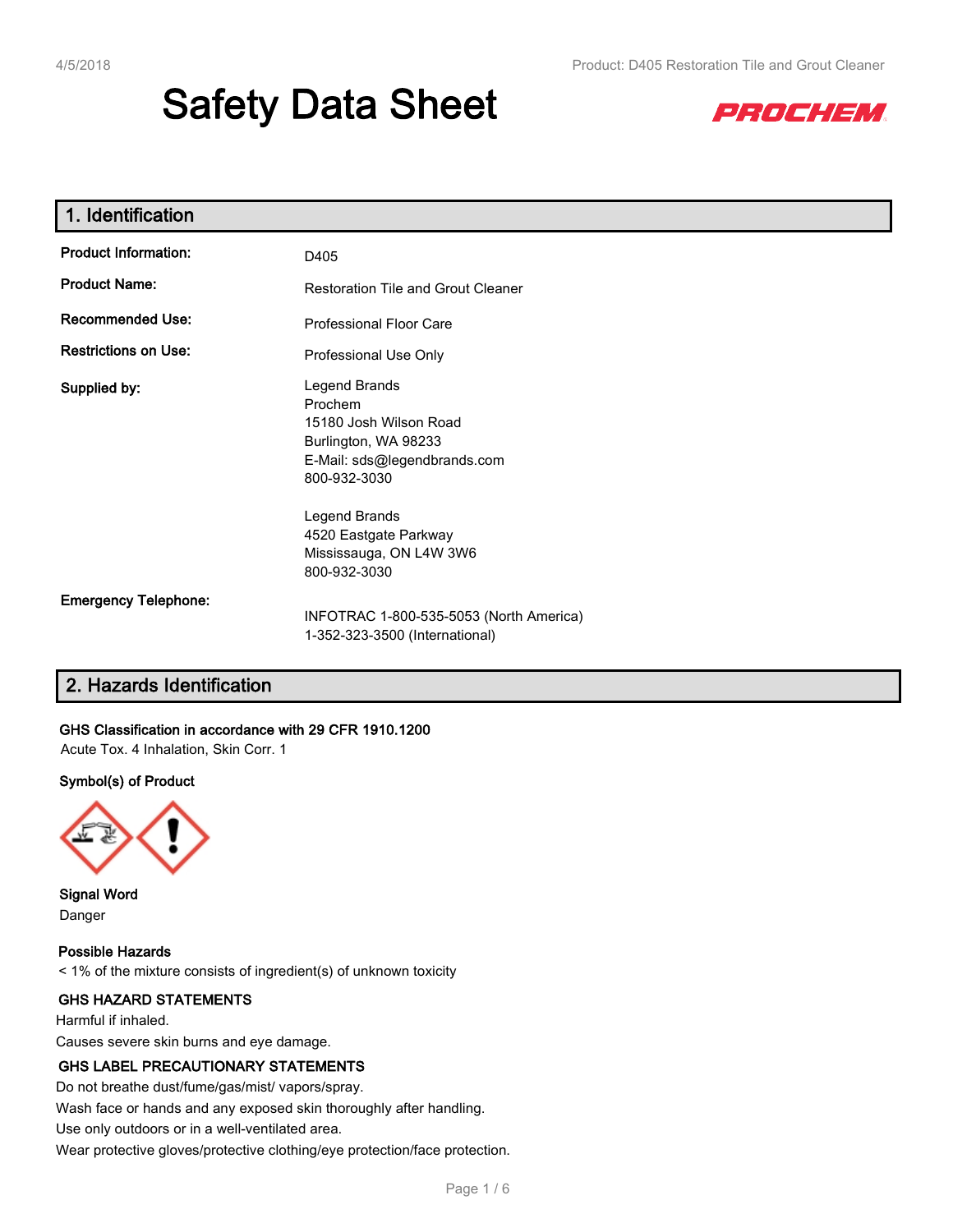If swallowed: Rinse mouth. Do NOT induce vomiting.

If on skin (or hair): Take off immediately all contaminated clothing. Rinse skin with water/shower.

If inhaled: Remove person to fresh air and keep comfortable for breathing.

If in eyes: Rinse cautiously with water for several minutes. Remove contact lenses, if present and easy

to do. Continue rinsing.

Immediately call a poison center/doctor

Store locked up.

Dispose of contents in accordance with local/regional/national/international regulations

#### **GHS SDS PRECAUTIONARY STATEMENTS**

Wash contaminated clothing before reuse.

## **3. Composition/Information on Ingredients**

| <b>Chemical Name</b>            | CAS-No.  | Wt. %       |
|---------------------------------|----------|-------------|
| urea hydrochloride              | 506-89-8 | 25-50       |
| Ethylene glycol monobutyl ether | 111-76-2 | $1.0 - 2.5$ |

The exact percentage (concentration) of composition has been withheld as a trade secret.

# **4. First-aid Measures**

**GENERAL ADVICE:** Immediate medical attention is required. Show this safety data sheet to the doctor in attendance.

**INHALATION:** Move to fresh air. If symptoms persist, call a physician. If not breathing, give artificial respiration.

**SKIN CONTACT:** Wash off immediately with soap and plenty of water. Remove all contaminated clothes and shoes. Call a physician immediately.

**EYE CONTACT:** Rinse thoroughly with plenty of water for at least 15 minutes and consult a physician. Remove contact lenses, if present.

**INGESTION:** Gently wipe or rinse the inside of the mouth with water. Never give anything by mouth to an unconscious person. Do NOT induce vomiting. Call a physician immediately.

**SYMPTOMS:** See Section 2.2, Label Elements and/or Section 11, Toxicological effects

**NOTES TO PHYSICIAN:** Treat symptomatically.

#### **5. Fire-fighting Measures**

#### **EXTINGUISHING MEDIA**

**Suitable Extinguishing Media:** Use water spray, fog, Carbon dioxide, foam or dry chemical. Use extinguishing measures that are appropriate to local circumstances and the surrounding environment.

**Unsuitable Extinguishing Media:** None.

**UNUSUAL FIRE AND EXPLOSION HAZARDS:** Hazardous decomposition products formed under fire conditions.

**ADVICE FOR FIREFIGHTERS:** As in any fire, wear self-contained breathing apparatus and full protective gear.

## **6. Accidental Release Measures**

**ADVICE FOR EMERGENCY RESPONDERS:** Use personal protection recommended in Section 8.

**ENVIRONMENTAL PRECAUTIONS:** Prevent further leakage or spillage if safe to do so. Do not allow material to contaminate ground water system. Prevent product from entering drains. See Section 12 for additional Ecological information.

**METHODS AND MATERIALS FOR CONTAINMENT AND CLEANUP:** Prevent further leakage or spillage if safe to do so. Pick up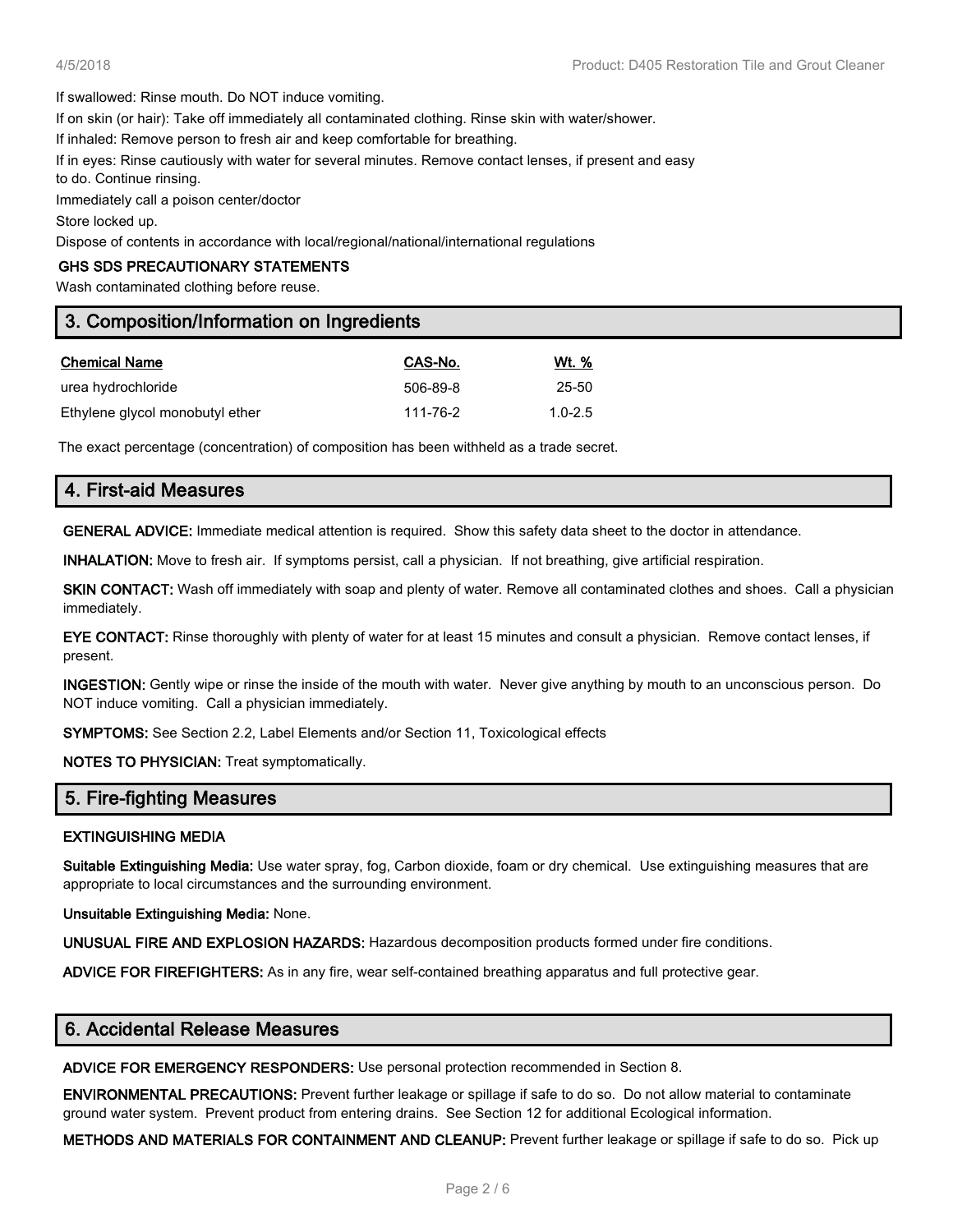and transfer to properly labeled containers. Use personal protective equipment.

#### **7. Handling and Storage**

**HANDLING:** Handle in accordance with good industrial hygiene and safety practice. Wash hands before breaks and immediately after handling the product.

**STORAGE:** Keep containers tightly closed in a cool, well-ventilated place. Store in original container.

## **8. Exposure Controls/Personal Protection**

| Ingredients with Occupational Exposure Limits         |                      |                       |                     |                         |  |
|-------------------------------------------------------|----------------------|-----------------------|---------------------|-------------------------|--|
| <b>Chemical Name</b>                                  | <b>ACGIH TLV-TWA</b> | <b>ACGIH-TLV STEL</b> | <b>OSHA PEL-TWA</b> | <b>OSHA PEL-CEILING</b> |  |
| urea hydrochloride<br>Ethylene glycol monobutyl ether | N.E.<br>20 ppm       | N.E.<br>N.E.          | N.E.<br>50 ppm      | N.E.<br>N.E.            |  |

**Further Advice: MEL = Maximum Exposure Limit OES = Occupational Exposure Standard SUP = Supplier's Recommendation Sk = Skin Sensitizer N.E. = Not Established**

#### **Personal Protection**

**RESPIRATORY PROTECTION:** In case of insufficient ventilation wear suitable respiratory equipment.

**SKIN PROTECTION:** Wear impervious rubber clothing if needed to prevent contact with liquid material. Wear suitable protective clothing.

**EYE PROTECTION:** Safety glasses with side-shields.

#### **OTHER PROTECTIVE EQUIPMENT:** No Information

**HYGIENIC PRACTICES:** See section 7 for more information.

## **9. Physical and Chemical Properties**

| <b>Physical State:</b><br>Appearance:<br>Odor:<br><b>Specific Gravity:</b><br>Freeze Point, °C:<br><b>Solubility in Water:</b><br>Decomposition temperature, °C | Liguid<br>Clear<br>Sharp<br>1.125<br>No Information<br>Soluble<br>No Information | Color:<br><b>Odor Threshold:</b><br>pH:<br>Viscosity:<br><b>Partition Coefficient:</b> | Amber<br>No Information<br>0.4<br>No Information<br>No Information |
|-----------------------------------------------------------------------------------------------------------------------------------------------------------------|----------------------------------------------------------------------------------|----------------------------------------------------------------------------------------|--------------------------------------------------------------------|
| Boiling Point, °C:                                                                                                                                              | No Information                                                                   | <b>Explosive Limits, %:</b>                                                            | No Information                                                     |
| Combustibility:                                                                                                                                                 | Does not Support Combustion                                                      | Flash Point, °C:                                                                       | >94                                                                |
| <b>Evaporation Rate:</b>                                                                                                                                        | No Information Available                                                         | Auto-Ignition Temperature, °C                                                          | No Information                                                     |
| <b>Vapor Density:</b>                                                                                                                                           | No Information                                                                   | Vapor Pressure, mmHg:                                                                  | No Information                                                     |

**Volatile Organic Compounds (VOC):** 0.22% at 32 oz./gallon

## **10. Stability and Reactivity**

**REACTIVITY:** Stable under normal conditions

**STABILITY:** Stable under recommended storage conditions

**CONDITIONS TO AVOID:** Direct sources of heat. Extremes of temperature and direct sunlight.

**INCOMPATIBILITY:** Aldehydes. Ketones. Sodium hypochlorite. Acids. Alcohols. Oxidizing agents.

**HAZARDOUS DECOMPOSITION PRODUCTS:** No Information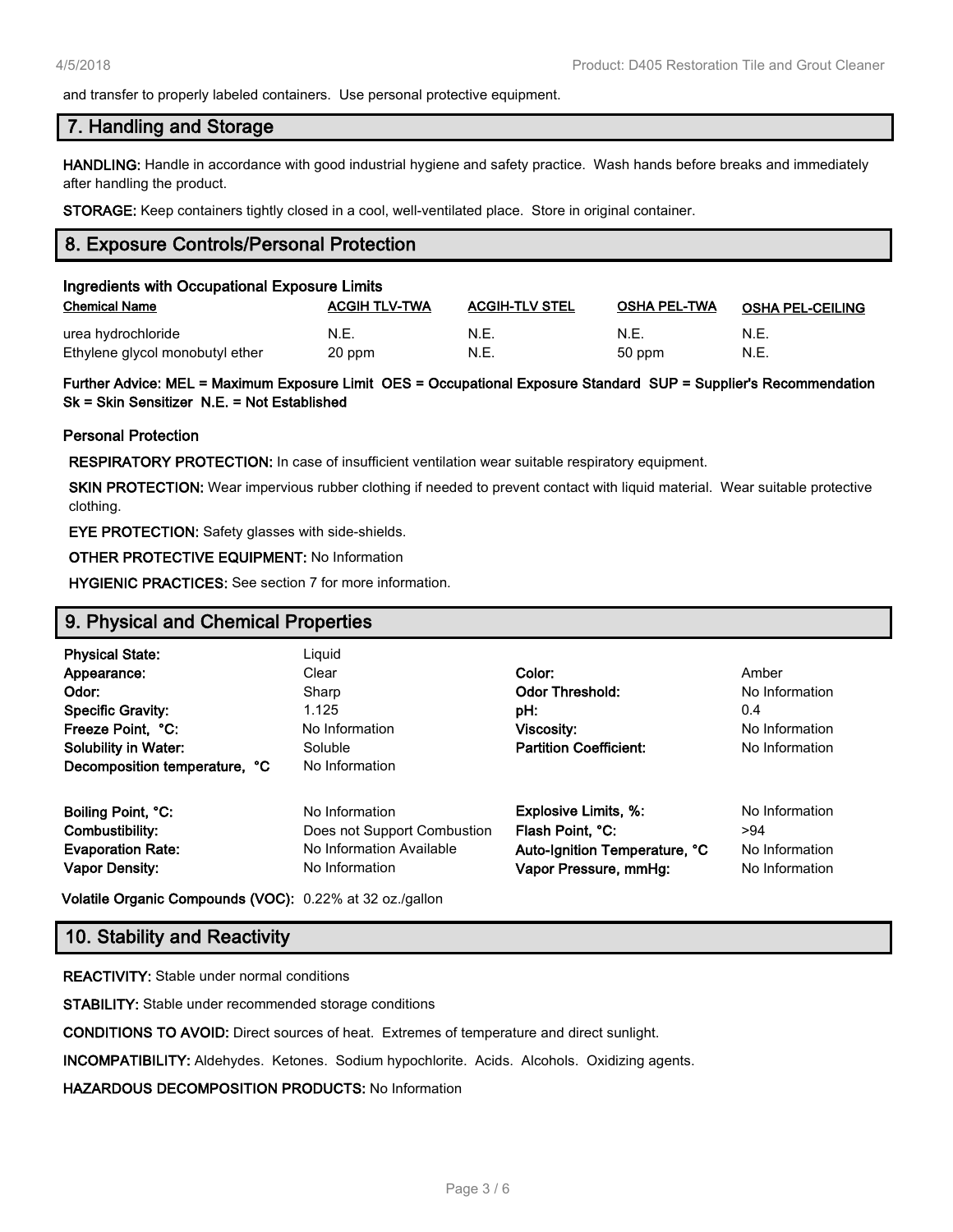## **11. Toxicological Information**

|                              | <b>EFFECT OF OVEREXPOSURE - INHALATION: No Information</b>                                                |            |             |          |
|------------------------------|-----------------------------------------------------------------------------------------------------------|------------|-------------|----------|
|                              | <b>EFFECT OF OVEREXPOSURE - SKIN CONTACT: SKIN IRRITANT</b>                                               |            |             |          |
|                              | <b>EFFECT OF OVEREXPOSURE - EYE CONTACT: No Information</b>                                               |            |             |          |
|                              | <b>EFFECT OF OVEREXPOSURE - INGESTION: No Information</b>                                                 |            |             |          |
|                              | <b>CARCINOGENICITY: No Information</b>                                                                    |            |             |          |
|                              | PRIMARY ROUTE(S) OF ENTRY: No Information                                                                 |            |             |          |
| <b>Acute Toxicity Values</b> | The acute effects of this product have not been tested. Data on individual components are tabulated below |            |             |          |
| CAS-No                       | Chemical Name                                                                                             | Oral I D50 | Dermal LD50 | Inhalati |

| CAS-No.  | <b>Chemical Name</b>            | Oral LD50  | Dermal LD50 | <b>Inhalation LC50</b> |
|----------|---------------------------------|------------|-------------|------------------------|
| 506-89-8 | urea hydrochloride              | 1100 mg/kg | >2000 mg/kg | 11 ma/l                |
| 111-76-2 | Ethylene glycol monobutyl ether | 470        | 2000        |                        |

N.I. = No Information

## **12. Ecological Information**

**ECOLOGICAL INFORMATION:** Discharge into the environment must be avoided.

## **13. Disposal Information**

**DISPOSAL METHOD:** Disposal should be in accordance with applicable regional, national and local laws and regulations.

**STEPS TO BE TAKEN IN CASE MATERIAL IS RELEASED OR SPILLED:** Use personal protective equipment as required.

## **14. Transport Information**

**DOT**

| <b>Hazard Class:</b> | Not regulated |
|----------------------|---------------|
|----------------------|---------------|

## **IMDG**

| <b>Hazard Class:</b>  | Not regulated |
|-----------------------|---------------|
| UN Number:            |               |
| <b>Packing Group:</b> |               |

**IATA** Not regulated

# **15. Regulatory Information**

**International Inventories:**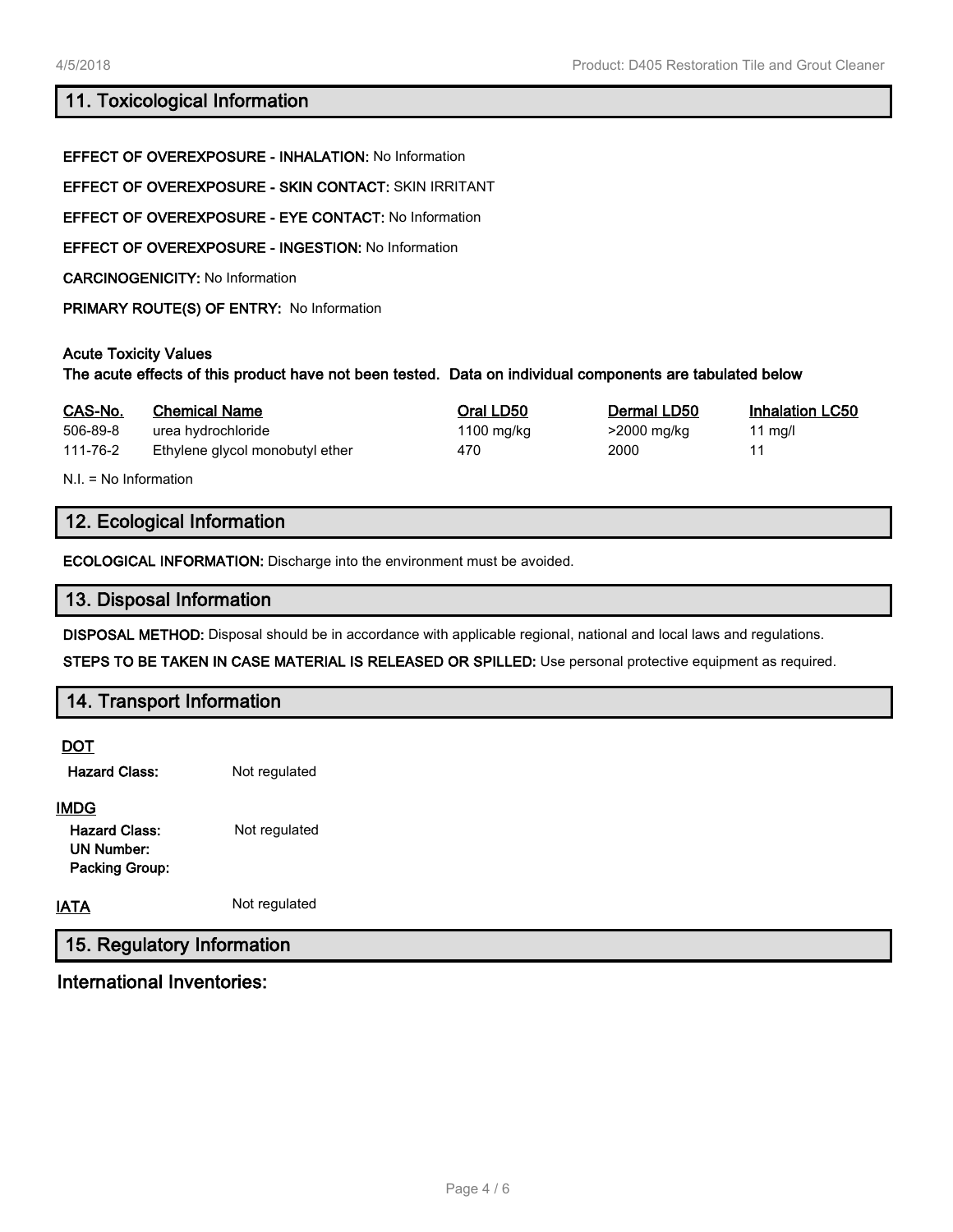| TSCA<br><b>DSL</b><br><b>EINECS/ELINCS</b><br><b>ENCS</b><br><b>IECSC</b><br><b>KECI</b><br><b>PICCS</b><br><b>AICS</b><br><b>NZIOC</b> | Complies<br>Complies<br>Complies<br>Complies<br>Complies<br>Complies<br>Complies                 |
|-----------------------------------------------------------------------------------------------------------------------------------------|--------------------------------------------------------------------------------------------------|
| <b>TSCA</b>                                                                                                                             | United States Toxic Substances Control Act Section 8(b) Inventory                                |
| <b>DSL</b>                                                                                                                              | Canadian Domestic Substances List                                                                |
| <b>EINECS/ELINCS</b>                                                                                                                    | European Inventory of Existing Chemical Substances/European List of Notified Chemical Substances |
| <b>ENCS</b>                                                                                                                             | Japan Existing and New Chemical Substances                                                       |
| <b>IECSC</b>                                                                                                                            | China Inventory of Existing Chemical Substances                                                  |
| <b>KECL</b>                                                                                                                             | Korean Existing and Evaluated Chemical Substances                                                |
| <b>PICCS</b>                                                                                                                            | Philippines Inventory of Chemical Substances                                                     |
| <b>AICS</b>                                                                                                                             | Australian Inventory of Chemical Substances                                                      |
| <b>NZIOC</b>                                                                                                                            | New Zealand Inventory of Chemical Substances                                                     |

#### **SARA SECTION 313:**

This product contains the following substances subject to the reporting requirements of Section 313 of Title III of the Superfund Amendment and Reauthorization Act of 1986 and 40 CFR part 372:

| <b>Chemical Name</b> | CAS-No.   | <b>Weight Percent</b> |
|----------------------|-----------|-----------------------|
| Formaldehyde         | $50-00-0$ | < 0.1                 |
| METHANOL             | 67-56-1   | < 0.1                 |

#### **TOXIC SUBSTANCES CONTROL ACT:**

This product contains the following chemical substances subject to the reporting requirements of TSCA 12(B) if exported from the United States:

No TSCA components exist in this product.

| <b>CALIFORNIA PROPOSITION 65 CARCINOGENS</b> |                                                                                                                 |
|----------------------------------------------|-----------------------------------------------------------------------------------------------------------------|
|                                              | Warning: The following ingredients present in the product are known to the state of California to cause Cancer: |
| <b>Chemical Name</b>                         | CAS-No.                                                                                                         |
| Formaldehyde                                 | $50-00-0$                                                                                                       |

#### **CALIFORNIA PROPOSITION 65 REPRODUCTIVE TOXINS**

Warning: The following ingredients present in the product are known to the state of California to cause birth defects, or other reproductive hazards.

| <b>Chemical Name</b> | CAS-No. |
|----------------------|---------|
| METHANOL             | 67-56-1 |